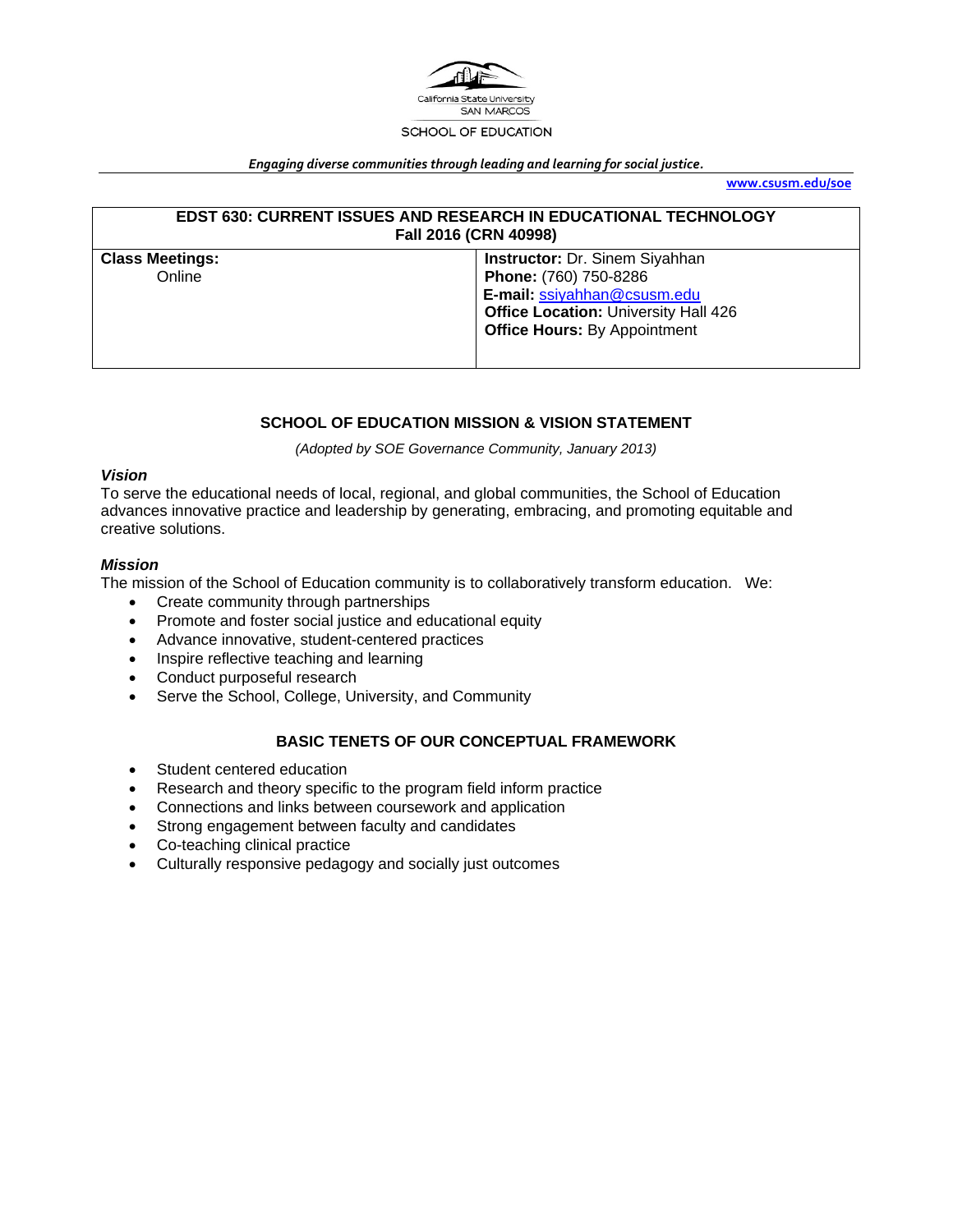### **COURSE DESCRIPTION**

#### **Current Issues and Research in Educational Technology**

Assists educators in the application of technology related skills and knowledge to their classroom. This fully online course requires collaboration using electronic media. Enrollment Restriction: Enrollment in the Master's in Education Program and/or hold credential.

This **3-credit unit graduate level course** is designed to help students develop a deep understanding of educational technology as a field, and critical thinking skills that are necessary for students to make informed decisions about technology integration in their own contexts. Educational technology as a scientific field examines the uses of media and technology in educational settings to enhance teaching and learning using various research methods such as experiments, surveys, case studies, design-based research, and ethnography. Because technology constantly changes, this course will focus on building fundamental knowledge about the relationship between teaching, learning, and technology rather than how to use a particular piece of software or hardware. It is acknowledged that students bring a diverse set of life and professional experiences, and with technology. To support self-directed and interest driven learning, the course is structured to give students flexibility to explore different topics and technologies through out the semester.

## **COURSE LEARNING OUTCOMES**

In the end of this course, students will:

- Gain knowledge about the current and critical issues in educational technology
- Deepen their knowledge about emerging technologies in education
- Understand research methods and their application in educational technology.

This course meets the following M.A. in Education Program students learning outcomes (PSLO):

- **PSLO 3: Analyze Research:** Analyze educational and/or professional research.
- **PSLO 4: Integrate Research:** Integrate research and evidence-based practices into educational and professional settings.

## **COURSE MATERIALS & RESOURCES**

- 1. **Cougar Course:** Course materials, assignment instructions, and grades will be available on Cougar Course site. Available at: http://cc.csusm.edu/. Be sure to set your preferred email in your profile settings of Cougar Courses so that you receive important announcements and communications. It is your responsibility to check the course site regularly and bring any issues immediately to the instructor's attention. Questions related to how to use Cougar Courses should be addressed to Barbara Taylor at btaylor@csusm.edu.
- 2. **Google Drive:** This is an online file storage service provided by Google. It allows users to create, share, and collaboratively edit files stored in the cloud. Students should have access to Google Drive through their CSUSM e-mail. If you do not have access to Google Drive, you can create an account at drive.google.com. Directions on how to create an account are available at: https://support.google.com/drive/answer/2424384?hl=en
- 3. **Technology Support:** As part of this course, you need to have access to a computer. It is the student's responsibility to make arrangements to have the technology resources available in order to complete scheduled assignments and due dates. Students should check campus resources and availability of labs. Mac computers are available in ACD 202, ACD 211, UH 271, and SCI2 306 in addition to other locations such as the library 2<sup>nd</sup> floor.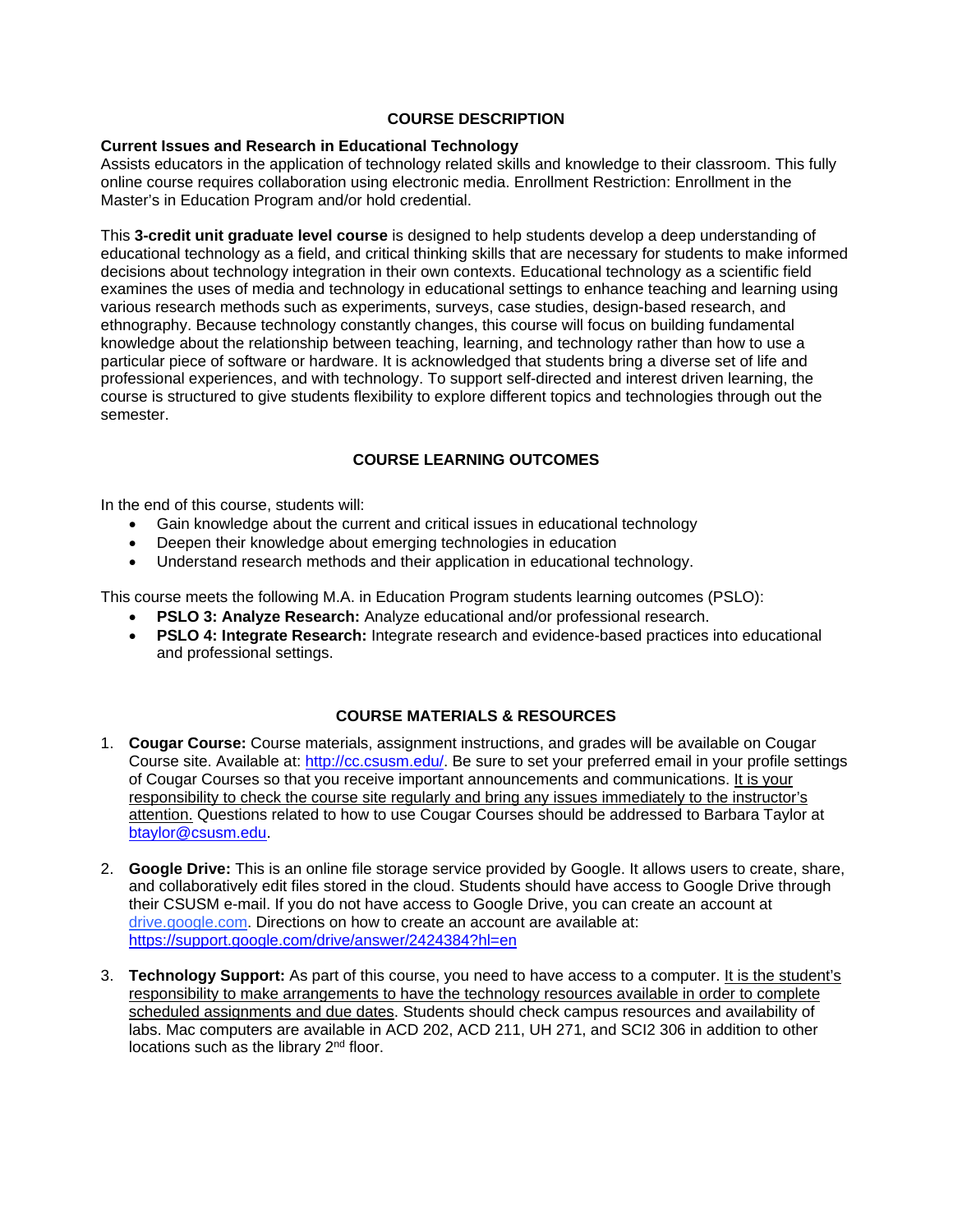- 4. **Writing Support:** An important aspect of graduate level work is to develop academic writing skills. Students many need help with writing before submitting some written assignments. It is the student's responsibility to make an appointment with the Writing Center (http://www.csusm.edu/writing\_center/) to seek help with writing skills.
- 5. **Library Support:** As part of this course, you will need to search, find, and read research articles and conduct a literature review (published research in a particular subject area) using the library resources. You can search online databases such as EBSCO, Google Scholar, ProQuest, and others through CSUSM Library: https://biblio.csusm.edu/research\_portal/databases. For more information and help, contact Toni Olivas (tolivas@csusm.edu) and/or visit CSUSM Library website at https://biblio.csusm.edu/

## **UNIVERSITY POLICIES**

## **CSUSM Academic Honesty Policy**

Students will be expected to adhere to standards of academic honesty and integrity, as outlined in the Student Academic Honesty Policy. All assignments must be original work, clear and error-free. All ideas/material that are borrowed from other sources must have appropriate references to the original sources. Any quoted material should give credit to the source and be punctuated accordingly.

Academic Honesty and Integrity: Students are responsible for honest completion and representation of their work. Your course catalog details the ethical standards and penalties for infractions. There will be zero tolerance for infractions. If you believe there has been an infraction by someone in the class, please bring it to the instructor's attention. The instructor reserves the right to discipline any student for academic dishonesty, in accordance with the general rules and regulations of the university. Disciplinary action may include the lowering of grades and/or the assignment of a failing grade for an exam, assignment, or the class as a whole.

Incidents of Academic Dishonesty will be reported to the Dean of Students. Sanctions at the University level may include suspension or expulsion from the University.

Refer to the full Academic Honesty Policy at: http://www.csusm.edu/policies/active/documents/Academic\_Honesty\_Policy.html

## **Plagiarism**

As an educator, it is expected that each candidate (course participant) will do his/her own work, and contribute equally to group projects and processes. Plagiarism or cheating is unacceptable under any circumstances. If you are in doubt about whether your work is paraphrased or plagiarized see the Plagiarism Prevention for Students website http://library.csusm.edu/plagiarism/index.html. If there are questions about academic honesty, please consult the University catalog.

#### **Students with Disabilities Requiring Reasonable Accommodations**

Students with disabilities who require reasonable accommodations must be approved for services by providing appropriate and recent documentation to the Office of Disabled Student Services (DSS). This office is located in Craven Hall 4300, and can be contacted by phone at (760) 750-4905, or TTY (760) 750- 4909. Students authorized by DSS to receive reasonable accommodations should meet with their instructor during office hours or, in order to ensure confidentiality, in a more private setting.

## **Credit Hour Policy Statement**

Per the University Credit Hour Policy, students are expected to spend a minimum of six hours outside of the classroom each week for a 3-credit unit course.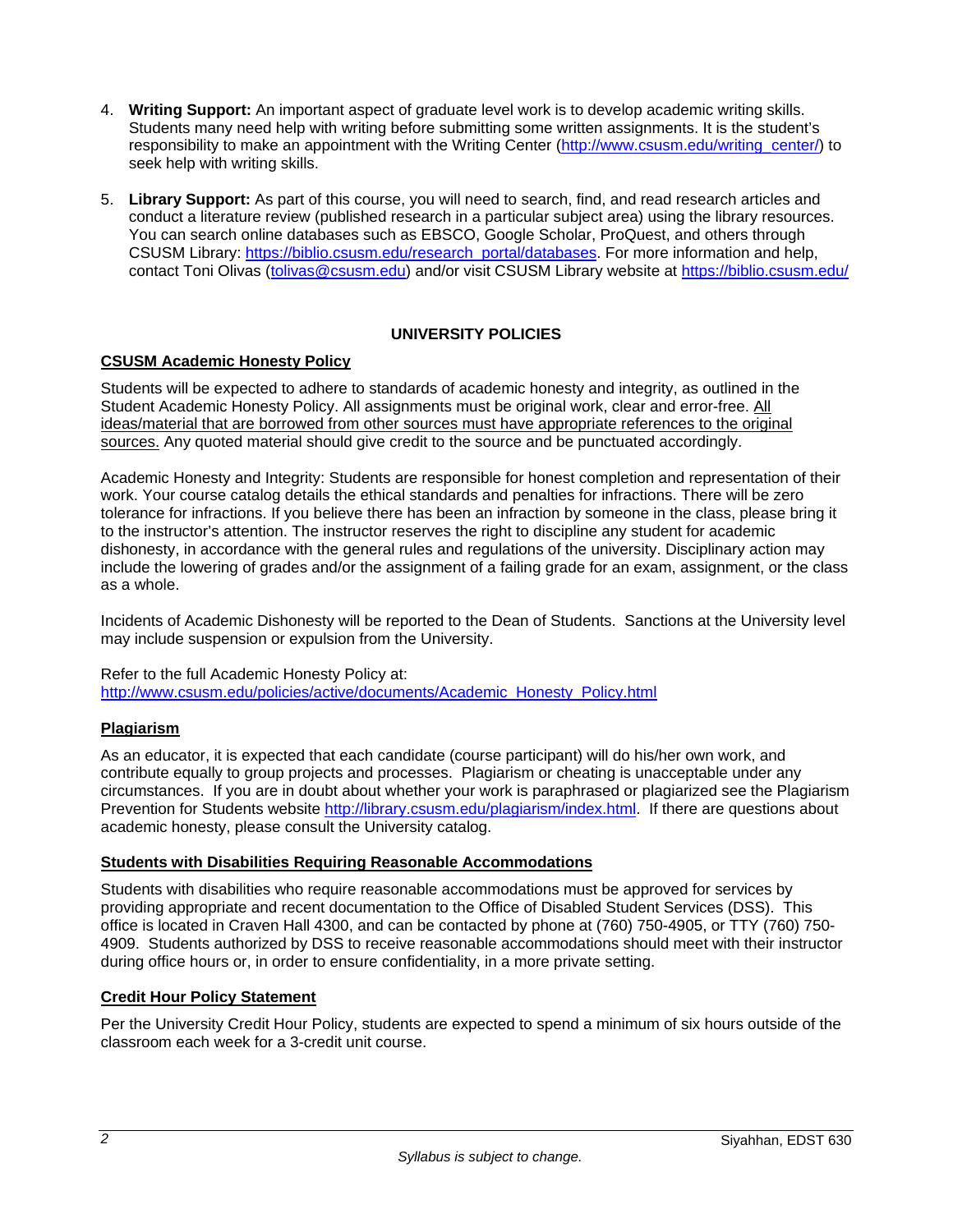## **All University Writing Requirement**

The All-University Writing Requirement, of 2500 words for courses of 3 or more units is satisfied in this course.

## **COURSE EXPECTATIONS**

### **Professional Demeanor:**

It is expected that students will conduct themselves as professional adults who show respect to others, bring a positive attitude, and demonstrate productive engagement with people, process, and tasks to be completed. Professional demeanor includes, but not limited to, meeting the following expectations:

- 1. All course activities and assignments are completed on time. E-mailing the instructor when you are unable to complete an assignment and need more time. Explaining the reasons for requesting extension, and providing a projected timeline for successful completion of the assignment.
- 2. Approaching problems with a disposition to find solutions rather than feeling helplessness or hopelessness when facing a challenge or difficulty. This requires tolerating ambiguity and moderating frustration and confusion when confronted with difficulties and conflicts of all kind.
- 3. Contributing to and being part of a supportive environment. Working respectfully and productively with peers and the instructor at all times.

### **Electronic Communication:**

Electronic correspondence is a part of professional interactions and the primarily means of communication with the instructor in this course. That said, please note that I am not online 24/7. I will respond to your emails within 48 hours. I do not check my e-mails Friday afternoons and on Saturdays.

## **Online Etiquette:**

Please keep in mind that e-mail and on-line discussions are a very specific form of communication, with their own nuances and etiquette. For instance, electronic messages sent with no title or greetings, in all upper case (or lower case) letters, major typos, or slang, often communicate more than the sender originally intended. With that said, please be mindful of all e-mail and on-line discussion messages you send to your colleagues, to faculty members in the School of Education, or to persons within the greater educational community. All electronic messages should be crafted with professionalism and care. Things to consider:

- Would I say in person what this electronic message specifically says?
- How could this message be misconstrued?
- Does this message represent my highest self?
- Am I sending this electronic message to avoid a face-to-face conversation?

In addition, if there is ever a concern with an electronic message sent to you, please talk with the author in person in order to correct any confusion. Be aware that messages sent within an online context may be open to misinterpretation. When concerned, meanings should be verified to clarify sender's intent.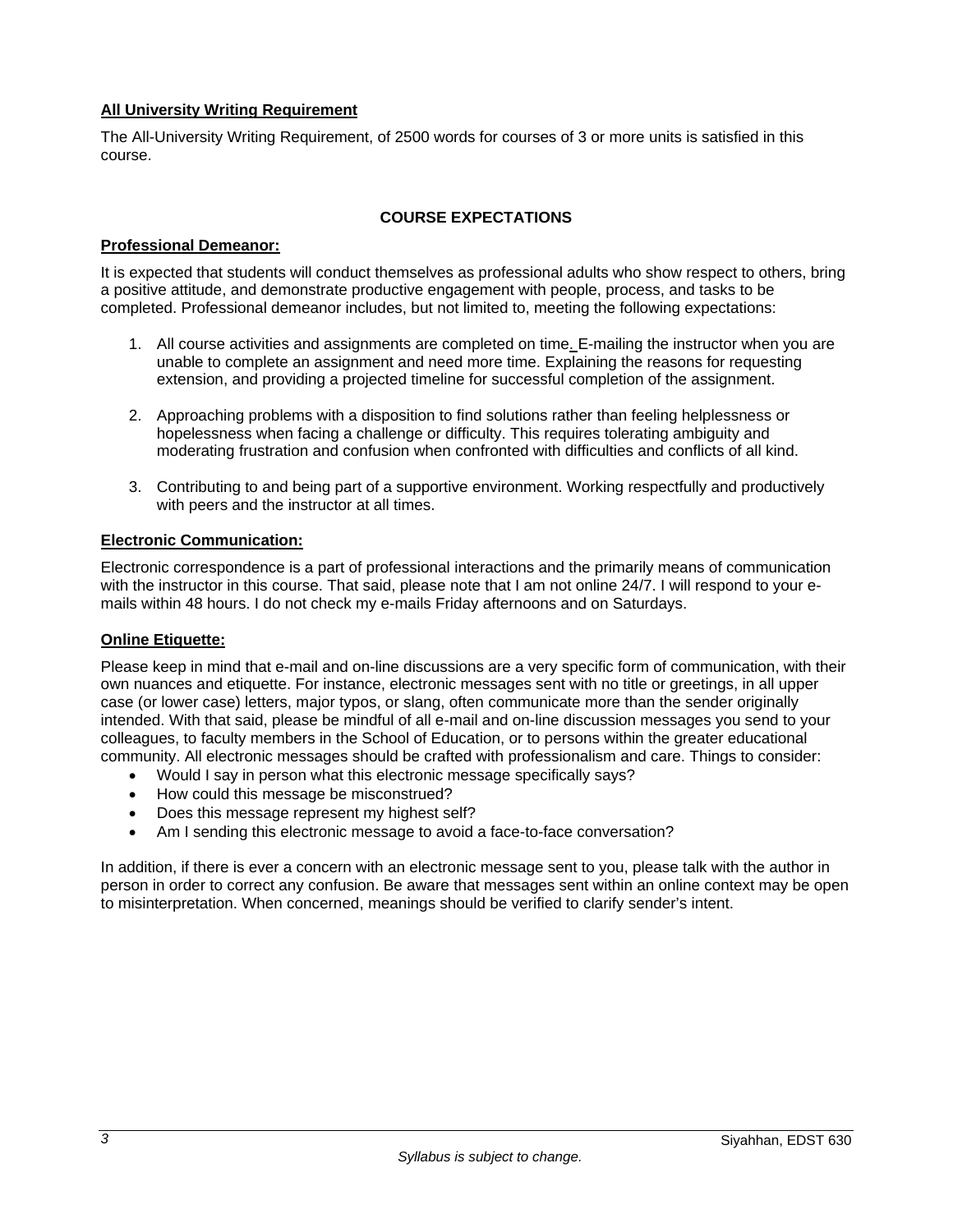## **PARTICIPATION STRUCTURES**

## **Discussion Forums:**

Throughout the semester, you will engage in whole group discussions in the form of an online discussion forum. The discussions will draw upon the assigned readings and videos posted on Cougar Courses. Each student will be responsible for answering discussion questions posed by the instructor, and responding to two of their classmates' posts. When participating in online discussion forums, make sure to respond directly to the discussion question, include pertinent information in your response, make reference to ideas previously discussed, and offer critical analysis of a key theme or existing post that deepens or extends the conversation.

### **Hangouts on Air:**

Some weeks instead of participating in a discussion forum, students will meet online in groups of 3 or 4 to discuss the assigned readings for 45 minutes to 1 hour, and record their meeting using Google Hangouts on Air. Students will sign up for reading groups in the beginning of the semester, and will be responsible for arranging the time to meet. During the meetings, students will take on one of the following roles: starter, facilitator, skeptic, and summarizer. Each student must take on each role at least once throughout the semester.

## **COURSE ASSIGNMENTS**

## **1. ETHNOGRAPHY ON TECHNOLOGY & LEARNING**

In this course, students will engage in an exercise that will help them develop an understanding of ethnographic data collection methods by engaging in *participant observations* in a physical or a virtual space and/or community, and *interviewing* two people. Students will choose one of the three options:

**Option 1:** Actively engage, participate in, and observe activities of people in a Makerspace—a physical location where people gather to share resources and knowledge around shared projects that involves technological experimentation and idea prototyping. Interview two individuals who organize and lead activities in this space about the decisions they make with respect to supporting learning using technology.

**Option 2:** Actively engage, participate in, and observe activities of people in an online professional community that focuses on using technology for teaching and learning. Interview two individuals who are active participants and/or leaders in the space about how they use technology in their own teaching and learning context.

**Option 3:** Apply ethnographic data collection methods in your own institutional setting to understand how technology is integrated into teaching and learning. Interview two people who make decisions about technology adoption and implementation in your institution.

## **2. ED TECH ACTION RESEARCH**

You will identify a teaching or learning problem (something you would like to improve) in your own setting (classroom, school, etc.), develop a solution that integrates a piece of technology/application, implement the solution, and reflect on the results. Below is the list of technologies you can choose from. Feel free to explore a technology on your own. If you choose this route, the expectation is that the technology you find fits within one of the categories identified below. Students can work individually, in pairs, or in groups of three for this assignment.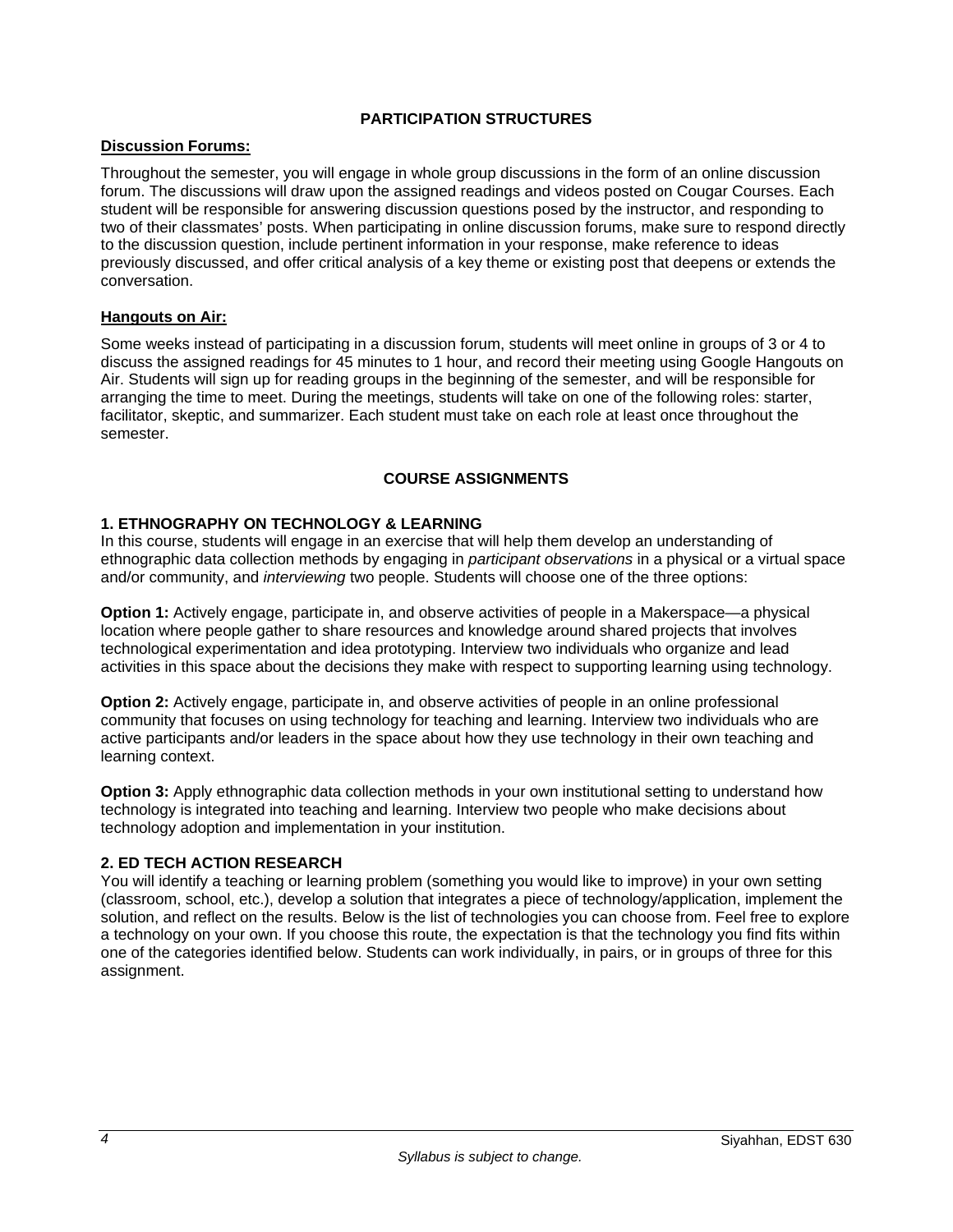| Coding &<br><b>Game Design</b> | Social Media | <b>Video Making&amp;</b><br><b>Editing Tools</b> | Podcasting&<br><b>Audio Editing</b><br>Tools | <b>Content</b><br>Organization<br>Tools |
|--------------------------------|--------------|--------------------------------------------------|----------------------------------------------|-----------------------------------------|
| <b>Scratch</b>                 | Facebook     | iMovie                                           | Audacity                                     | myHistro                                |
| Hopscotch                      | Twitter      | MovieMaker                                       | GarageBand                                   | <b>Dipity</b>                           |
| Alice                          | Pinterest    | Toontastic                                       | SoundCloud                                   | Socrative                               |
| LightBot                       | Instagram    | ExplainEverything                                | TalkShoe                                     | Remind <sub>101</sub>                   |
| Gamestar                       | Kidblog      | <b>AdobeVoice</b>                                | iTunes (for                                  | ClassDojo                               |
| Mechanic                       | Wordpress    | Animoto                                          | publishing)                                  | Prezi                                   |
| Twine                          | Blogger      | Educreations                                     |                                              |                                         |
| Game Salad                     | Edmodo       | WeVideo                                          |                                              |                                         |

## **3. FINAL PROJECT**

For your final project, you will write a literature review research paper on a topic of your choosing related to educational technology. A literature review is a review of published research in a particular subject area and organized around different themes that emerge from what is already published on the topic. The purpose of literature review is to identify what people already know about the topic and the gaps that need to be filled with more research. You will work on different parts of this assignment throughout the semester. The last 2-3 weeks of the course is also reserved to give you time to write, get peer feedback, revise, and finalize your paper. You need to follow the format set by the American Psychological Association (APA) for citation (known as "APA style").

**NOTE:** More information about the assignments will be provided in Cougar Courses.

## **GRADING**

It is expected that work will be turned in on time and course expectations will be met. Please discuss individual issues with the instructor promptly if extraordinary circumstances prohibit you from turning in assignments on time or participate in course activities. Points will be deducted if assignments are submitted late (10% penalty per day late). No credit will be awarded if the assignment is 1 week late. **No credit will be awarded if you miss the deadline for posting on discussion boards and/or participating in scheduled hangout meetings**. Students who wish to revise an assignment must negotiate the requirements of the revision with the instructor. You are responsible for tracking your grades and progress in the course by logging in Cougar Course.

| $90 - 93$ A- |
|--------------|
| $84 - 86 B$  |
| $77 - 79$ C+ |
| $70 - 73$ C- |
| Below 60 F   |
|              |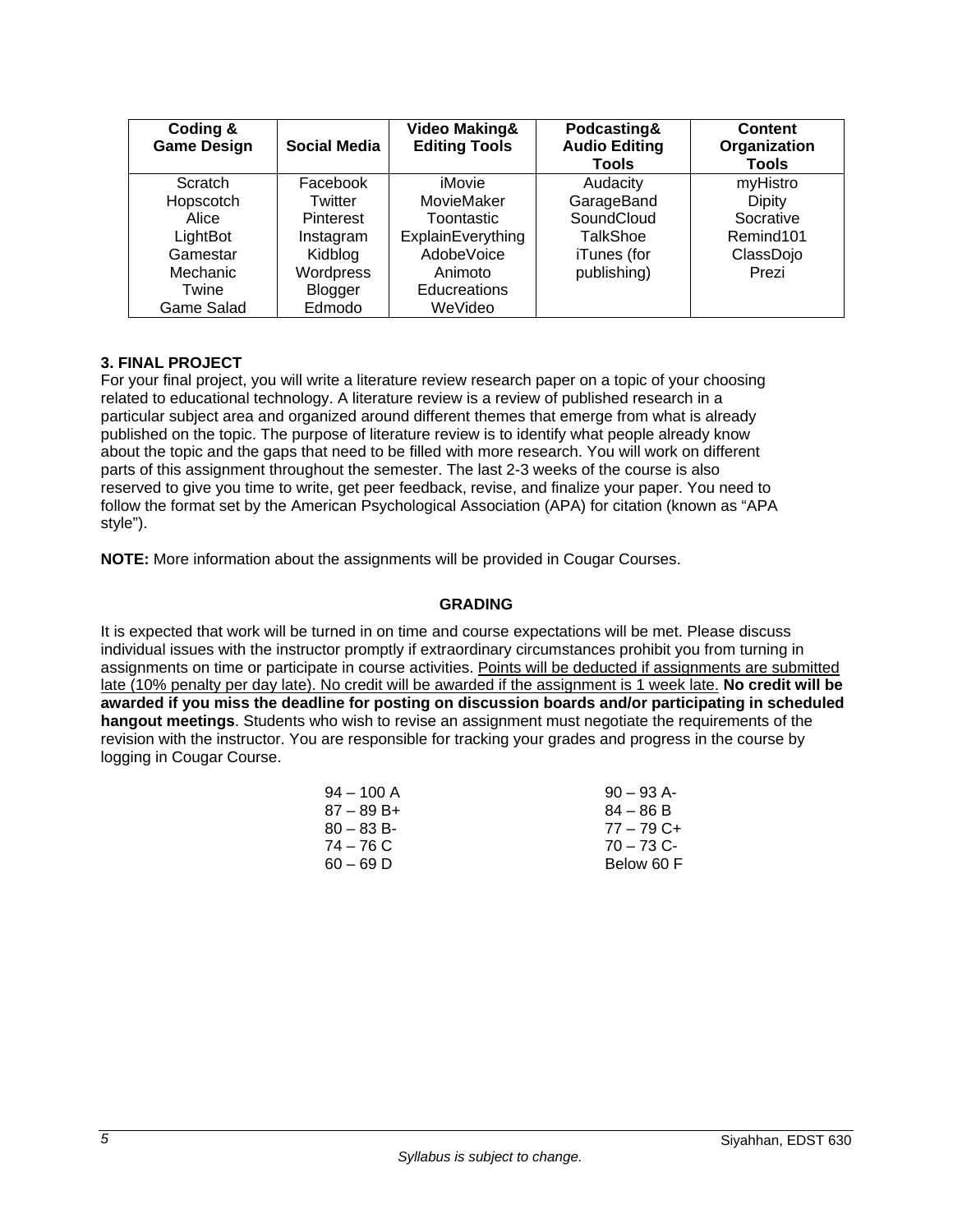| <b>Assignments</b>                                                                                                                                                                             | <b>Points</b> |
|------------------------------------------------------------------------------------------------------------------------------------------------------------------------------------------------|---------------|
| <b>Ethnography on Technology &amp; Learning:</b><br>Field Notes: 80 points<br>Interview Notes: 80 points                                                                                       | 160 points    |
| <b>Ed Tech Action Research:</b>                                                                                                                                                                | 160 points    |
| <b>Final Project:</b><br>Choose a Topic: 10 points<br>Select & Organize Articles: 50 points<br>Paper Draft: 40 points<br>Peer Review: 25 points per review x 2<br>Final Submission: 100 points | 250 points    |
| <b>Participation Structures</b>                                                                                                                                                                | <b>Points</b> |
| <b>Discussion Forums:</b><br>Initial Post: 20 points<br>2 Peer Post: 10 points per peer post x 2<br>40 points per discussion forum x 8                                                         | 320 points    |
| <b>Google Hangout on Air Meeting:</b><br>60 points per meeting x 4                                                                                                                             | 240 points    |
| Total:                                                                                                                                                                                         | 1,130 points  |

# **Final Exam Statement**

There is no final exam.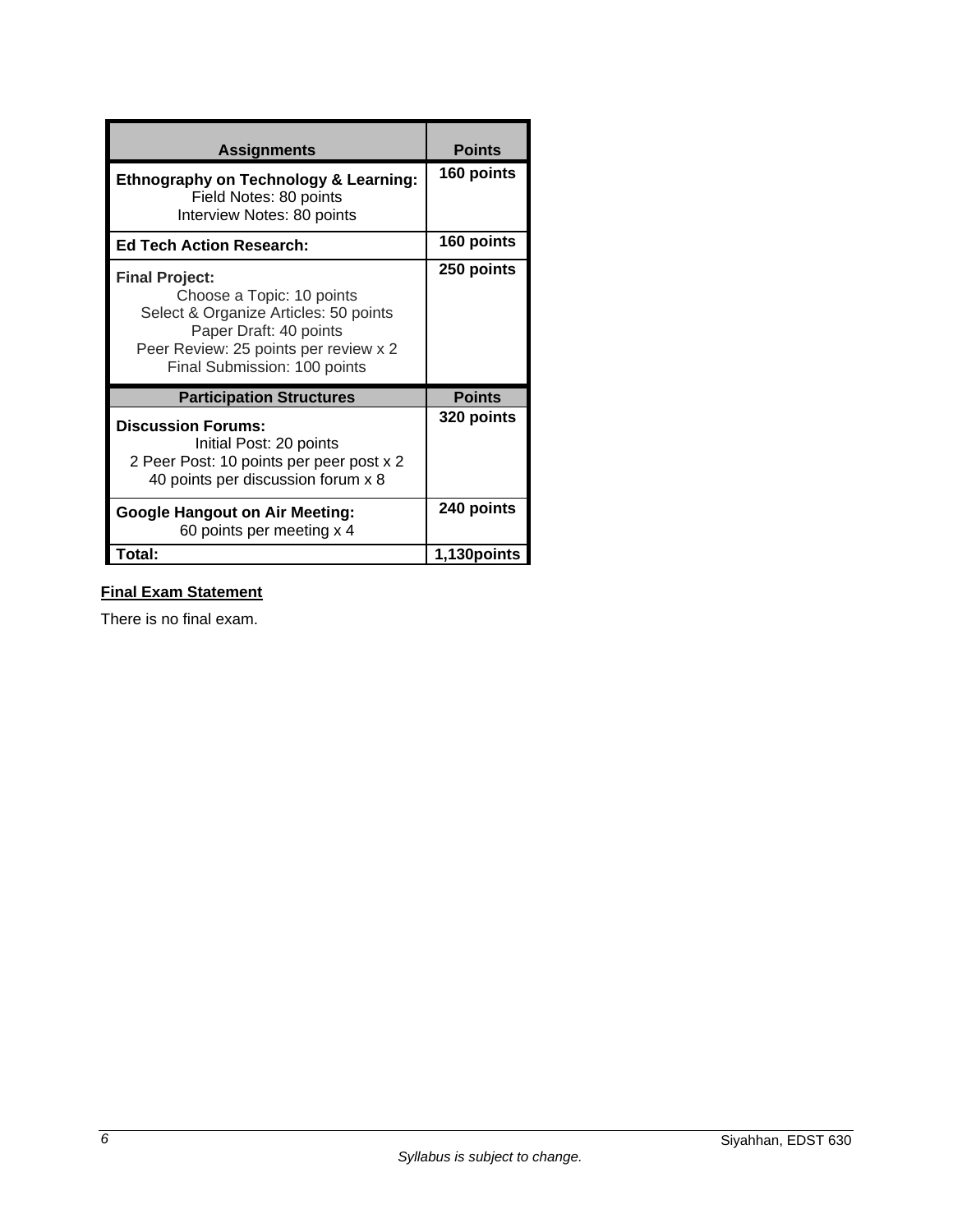## **COURSE SCHEDULE**

Please note that modifications to course activities and readings may occur at the discretion of the instructor. Any changes to assignments and/or structure of the course will be announced via e-mail. In order to successfully complete this course, *all assignments must be completed* at an acceptable level noted on assignment directions. **All assignments and course activities are due by 23:55 pm on the due date**.

| <b>Week</b>    | <b>Topics</b>                                | <b>Due Dates</b>                                                                                                                                                                               |
|----------------|----------------------------------------------|------------------------------------------------------------------------------------------------------------------------------------------------------------------------------------------------|
|                |                                              | Forum Post: Introduce Yourself                                                                                                                                                                 |
| 1              | Introductions<br>&<br><b>Course Overview</b> | <b>Sunday, September 4:</b><br><b>Initial Post Due</b><br>Wednesday, September 7:<br>2 Peer Responses Due<br>Task to be Completed: Enter Your Contact Information<br>Due Thursday, September 8 |
|                |                                              | Readings: Greenhow, Robelia, & Hughes (2009)                                                                                                                                                   |
|                | Technology,<br>Learning, &<br>Research       | <b>Forum Post:</b>                                                                                                                                                                             |
|                |                                              | <b>Sunday, September 11:</b><br><b>Initial Post Due</b>                                                                                                                                        |
| $\overline{2}$ |                                              | Wednesday, September 14:                                                                                                                                                                       |
|                |                                              | 2 Peer Responses Due                                                                                                                                                                           |
|                |                                              |                                                                                                                                                                                                |
|                |                                              | Task to be Completed: Signup for Google Hangouts<br>Due Thursday, September 15                                                                                                                 |
|                |                                              |                                                                                                                                                                                                |
|                |                                              | Readings: Watkins (2012)                                                                                                                                                                       |
|                |                                              | <b>Forum Post:</b>                                                                                                                                                                             |
|                | <b>Digital Divide</b>                        | <b>Sunday, September 18:</b><br><b>Initial Post Due</b>                                                                                                                                        |
| 3              |                                              | Wednesday, September 21:                                                                                                                                                                       |
|                |                                              | 2 Peer Responses Due                                                                                                                                                                           |
|                |                                              | Task to be Completed: Ethnography on Teaching & Learning - Choose an<br>Option                                                                                                                 |
|                |                                              | Due Thursday, September 22                                                                                                                                                                     |
| 4              | Maker &                                      | Readings: Peppler & Bender (2013)<br>Sheridan et al. (2014)                                                                                                                                    |
|                | <b>Hacker Spaces</b>                         |                                                                                                                                                                                                |
|                |                                              | <b>Small Group Meeting (Hangout Air)#1:</b>                                                                                                                                                    |
|                |                                              | Held sometime between Saturday, September 24 and Wednesday,<br>September 28                                                                                                                    |
|                |                                              | Task to be Completed: Final Project-Signup to be a Peer Reviewer                                                                                                                               |
|                |                                              | Due Thursday, September 29                                                                                                                                                                     |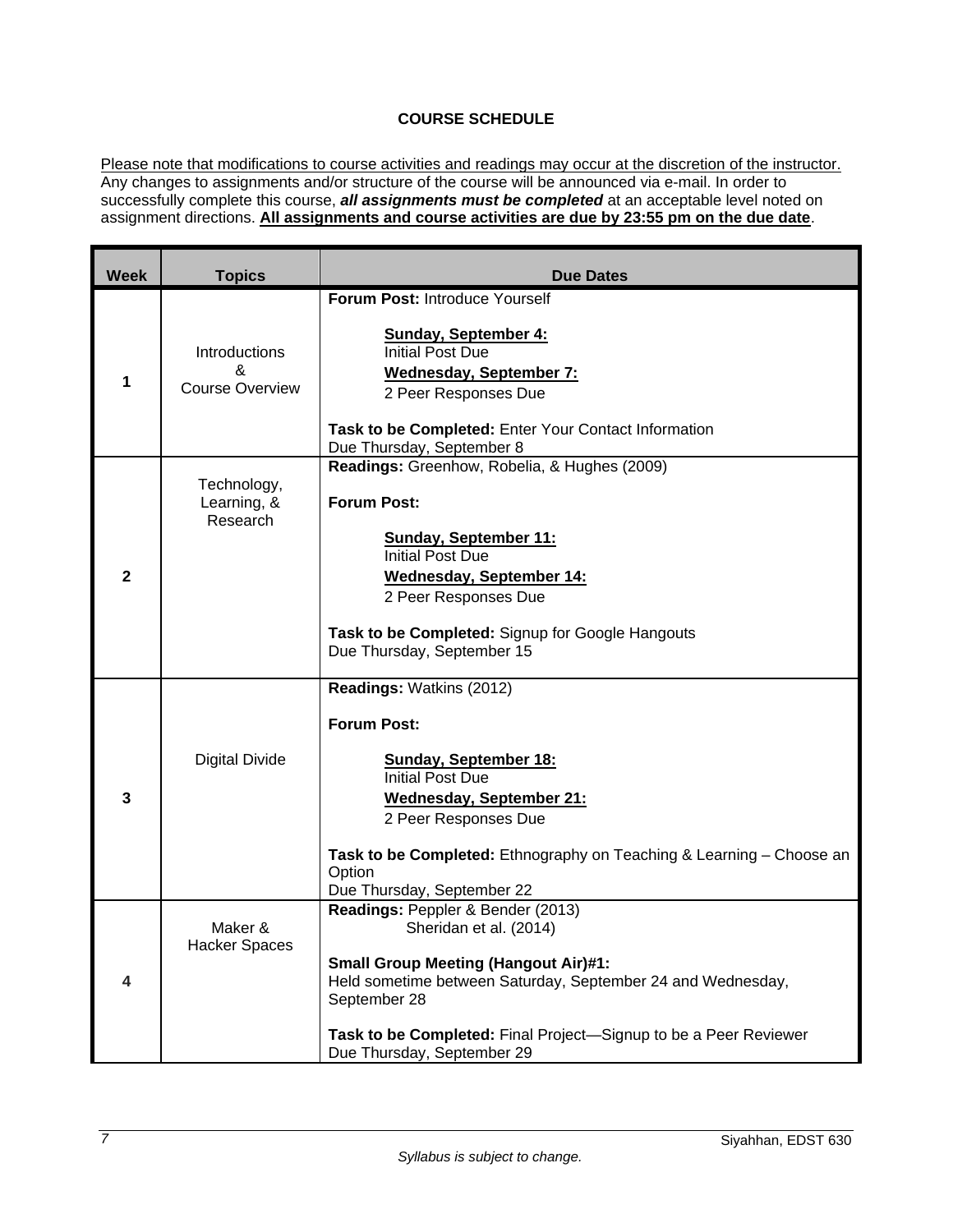| <b>Week</b>             | <b>Topics</b>                                                      | <b>Due Dates</b>                                                                                                                               |
|-------------------------|--------------------------------------------------------------------|------------------------------------------------------------------------------------------------------------------------------------------------|
|                         |                                                                    | Readings: Albers & Harste (2007)                                                                                                               |
| 5                       | Media &<br><b>New Literacies</b><br>&<br><b>Course Reflections</b> | <b>Forum Post:</b><br>Sunday, October 2:<br><b>Initial Post Due</b><br>Wednesday, October 5:<br>2 Peer Responses Due                           |
|                         |                                                                    | Assignment: Final Project - Choose a Topic                                                                                                     |
|                         |                                                                    | Due Thursday, October 6<br>Readings: Pivec (2007)                                                                                              |
|                         | Game-based<br>Learning                                             | <b>Forum Post:</b>                                                                                                                             |
| $6\phantom{1}6$         |                                                                    | <b>Sunday, October 9:</b><br><b>Initial Post Due</b>                                                                                           |
|                         |                                                                    | <b>Wednesday, October 12:</b>                                                                                                                  |
|                         |                                                                    | 2 Peer Responses Due                                                                                                                           |
| $\overline{\mathbf{r}}$ | Mobile Learning                                                    | Readings: Turner (2016)<br><b>Small Group Meeting (Hangout Air)#2:</b><br>Held sometime between Saturday, October 15 and Wednesday, October 19 |
|                         |                                                                    | Readings: Peppler et al. (2010)<br>Peppler & Glosson (2013)                                                                                    |
|                         | Computing &<br>Wearable<br>Technology                              | <b>Forum Post:</b>                                                                                                                             |
|                         |                                                                    | <b>Sunday, October 23:</b><br><b>Initial Post Due</b>                                                                                          |
| 8                       |                                                                    | <b>Wednesday, October 26:</b><br>2 Peer Responses Due                                                                                          |
|                         |                                                                    | Assignment: Final Project - Select & Organize Appropriate Articles<br>Due Thursday, October 27                                                 |
|                         |                                                                    | Reading: Cooper (2006)                                                                                                                         |
| $\boldsymbol{9}$        | <b>Gender Equity</b>                                               | <b>Small Group Meeting (Hangout Air)#3:</b><br>Held sometime between Saturday, October 29 and Wednesday, November<br>$\overline{c}$            |
|                         |                                                                    | Assignment: Ethnography on Teaching & Learning-Field Notes<br>Due Thursday, November 3                                                         |